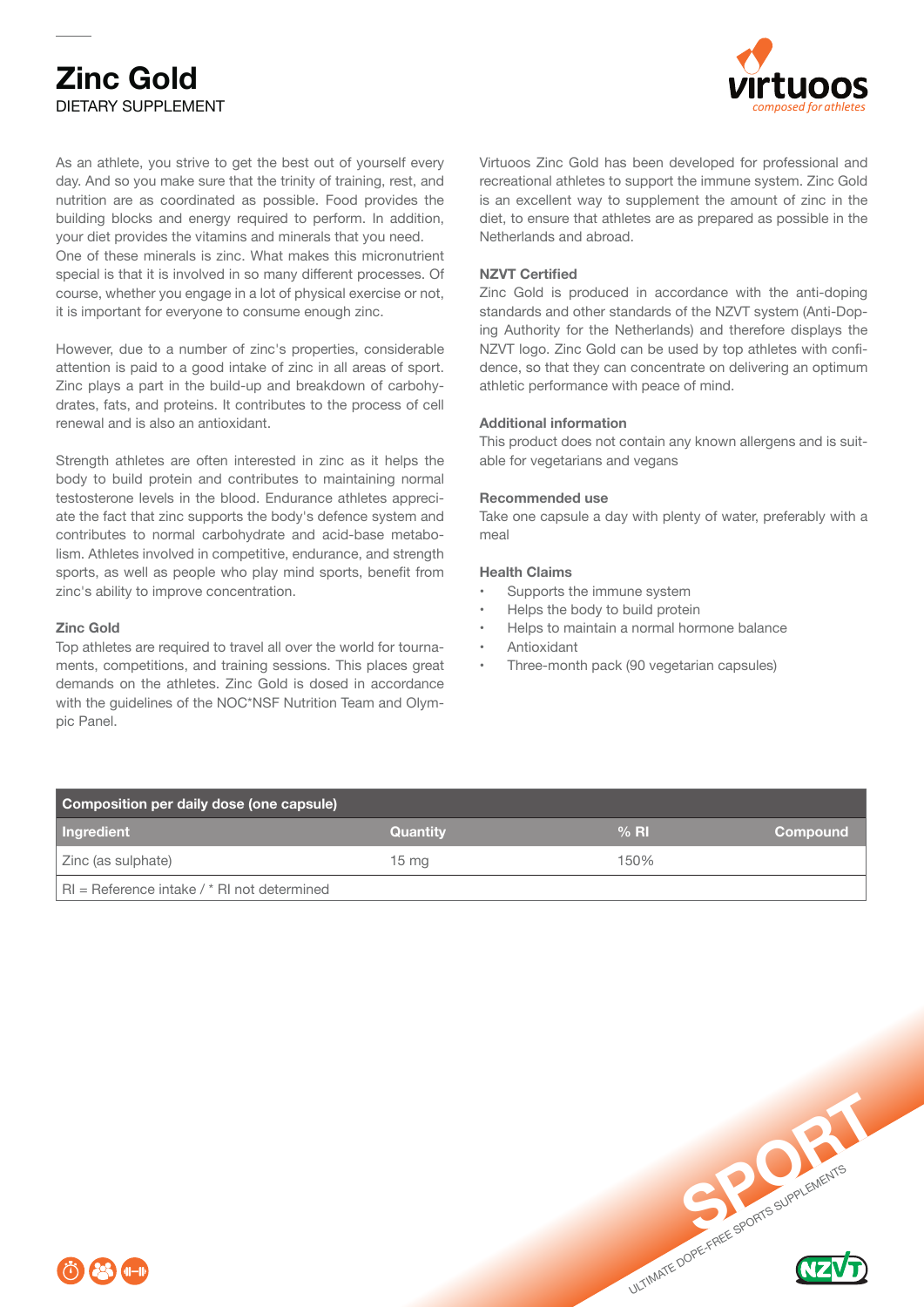DIETARY SUPPLEMENT

**Zinc Gold**



Zinc is a trace element that is involved in a wide range of processes in the body. It is needed to enable more than 300 various enzymes to function properly. These enzymes are involved in the production, metabolism, and conversion of proteins, carbohydrates, fatty acids, and vitamins. In addition, zinc contributes to DNA synthesis, cell renewal, fertility, and reproduction. It also contributes to the preservation of normal bones, hair, nails, and skin. For athletes, zinc is also important as it helps to maintain normal testosterone values, protects cells from oxidative stress, and contributes to a properly functioning immune system (EFSA claims).

## **Daily zinc requirement**

- Sources of zinc are meat especially red meat dairy products, and seafood (oysters, prawns, mussels), and it can also be found in smaller quantities in beans, nuts, and wholegrain cereals
- The daily zinc requirement for an adult is 7 mg for women and 9 mg for men (Nordic Nutrition Recommendations 2012)
- The average daily zinc intake in the Netherlands is 8–12 mg for adult males and 8–10 mg for adult females, depending on age • On average, 5–14% of adults do not consume enough zinc. For each age group, it varies between 10% and 16% for men and
- between 5% and 24% for women (Dutch Food consumption survey 2007–2010) • Dietary fibre and phytic acid (present in whole grains, peas, and beans) inhibit zinc absorption. Zinc requirements may be higher with high intakes of phytic acid – up to 16 mg for men and up to 13 mg for women (EFSA, Dietary Reference Values for zinc, 2014)
- Frequent prolonged exercise combined with a large amount of perspiration can increase the need for zinc. An endurance athlete loses 0.3 mg (women) – 0.5 mg (men) of zinc per litre of sweat (Keith 2002, Saraymen 2003).
- It has been demonstrated that the plasma zinc value decreases in cases of acute stress (Sports Nutrition, volume 19, 2014)
- A high intake of other minerals, such as calcium, phosphorous, copper, and iron, can impede the absorption of zinc, as they are absorbed in the intestines using the same transport mechanism.

### **When is it suitable for use?**

- In cases of zinc deficiency or an inadequate zinc intake via the diet. Vegetarians, vegans, and athletes who consume little meat and/or dairy products are at risk of an inadequate intake
- In cases of reduced testosterone levels if there is also a zinc deficiency. Otherwise it does not provide any benefits
- With symptoms of depression. People experiencing symptoms of depression have less zinc in their blood. The more severe the symptoms, the lower the zinc concentration
- To improve the immune system. Zinc can be used as a preventive measure to combat viral infections. The medical panel of the NOC\*NSF advises taking 15 mg of zinc or zinc sulphate on a daily basis
- When a course of 75 mg of zinc per day is started within 24 hours of the first signs of flu, the duration of the illness can be reduced. PLEASE NOTE: This only really applies to zinc lozenges!

### **A zinc deficiency can manifest itself in various ways:**

- Loss of appetite (first symptom of a zinc deficiency)
- Abnormalities of the skin and mucous membranes
- Impaired immune system
- Diminished taste and hearing
- Reduced resistance to infections, regular colds
- Skin problems, hair loss
- Depression, reduced libido
- It has been shown that a zinc deficiency has a negative effect on plasma testosterone levels, growth hormone, and IGF-1 (Hafiez 1989, Hamza 2012, Om and Chun 1996, Chung 1986, Mansoure 1989)
- Zinc supplementation in cases of zinc deficiency increases the serum levels of testosterone and the IGF-1 values (Hafiez 1989, Hamza 2012)
- Zinc supplementation has an anabolic effect but only if there is a zinc deficiency. When there is enough zinc present, it has no effect on testosterone values (Koehler 2009, Neek 2011)